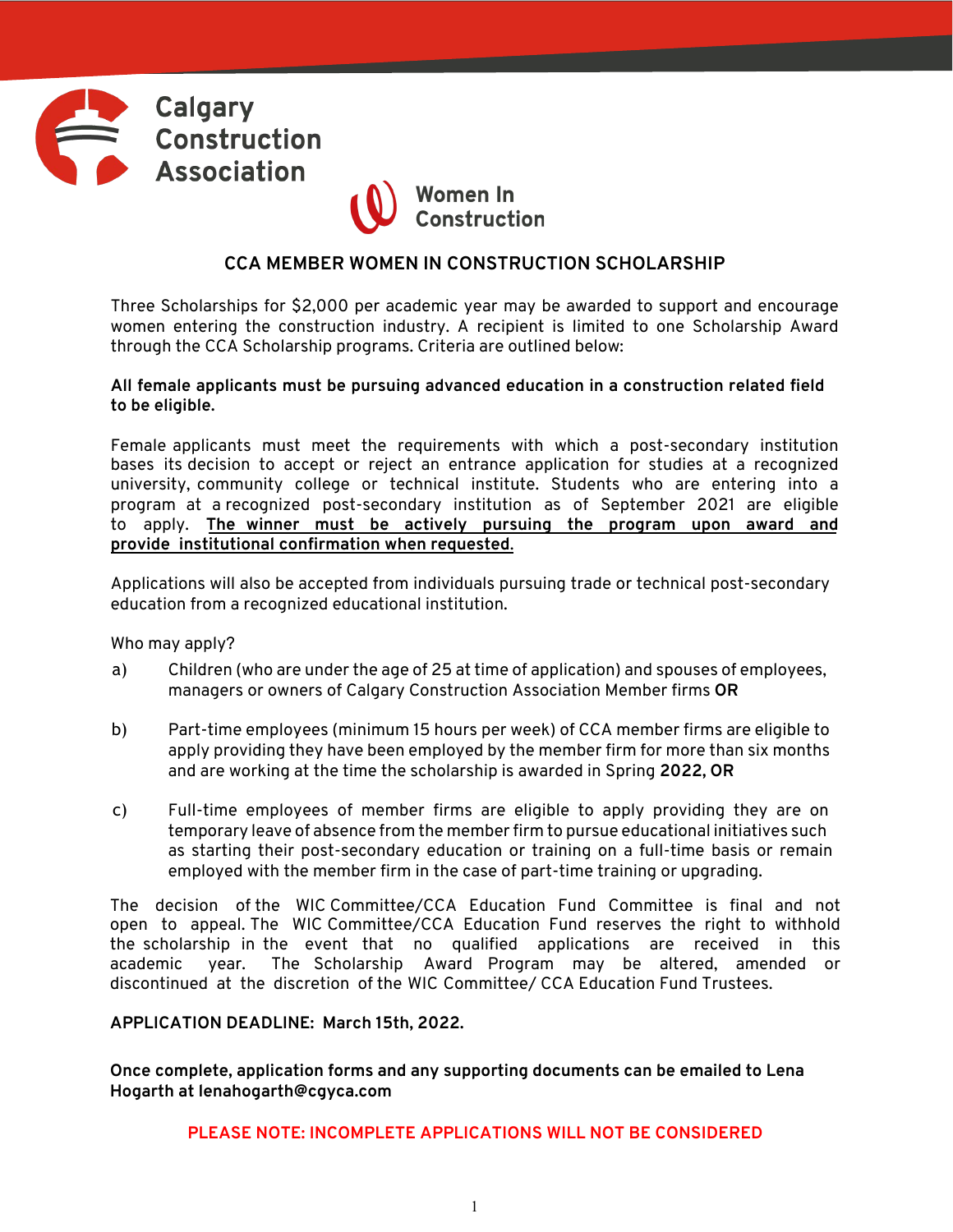

## **2022 CALGARY CONSTRUCTION ASSOCIATION WOMEN IN CONSTRUCTION/ EDUCATION FUND SCHOLARSHIP AWARDS MEMBER CERTIFICATION**

|           |                                                                                                                                                                                                                | MEMDER CERTIFICATION                               |  |
|-----------|----------------------------------------------------------------------------------------------------------------------------------------------------------------------------------------------------------------|----------------------------------------------------|--|
|           |                                                                                                                                                                                                                | certify that                                       |  |
|           | (CCA Member Company Representative)                                                                                                                                                                            |                                                    |  |
|           |                                                                                                                                                                                                                | is eligible to apply for one of the                |  |
|           | (Please Print Applicant's Name)                                                                                                                                                                                |                                                    |  |
|           |                                                                                                                                                                                                                | 2022 WIC COMMITTEE/ CCA Education Fund Scholarship |  |
|           | Awards. The female applicant is:                                                                                                                                                                               |                                                    |  |
|           | A dependent of:                                                                                                                                                                                                |                                                    |  |
|           |                                                                                                                                                                                                                | (Employee's Name – Please Print)                   |  |
|           | An active part-time employee of this firm since:                                                                                                                                                               |                                                    |  |
|           |                                                                                                                                                                                                                | (Date Hired)                                       |  |
| $\bullet$ | A full time employee of this firm who commenced employment on<br>and who is on a temporary leave of absence in order<br>to become a full time student or will remain employed during educational<br>upgrading. |                                                    |  |
| Date:     |                                                                                                                                                                                                                |                                                    |  |
|           | <b>CCA Member Company Name</b>                                                                                                                                                                                 |                                                    |  |
|           |                                                                                                                                                                                                                | (Please Print)                                     |  |
|           | <b>Verification Signature</b>                                                                                                                                                                                  |                                                    |  |
|           |                                                                                                                                                                                                                |                                                    |  |

(Please Print Verification Name)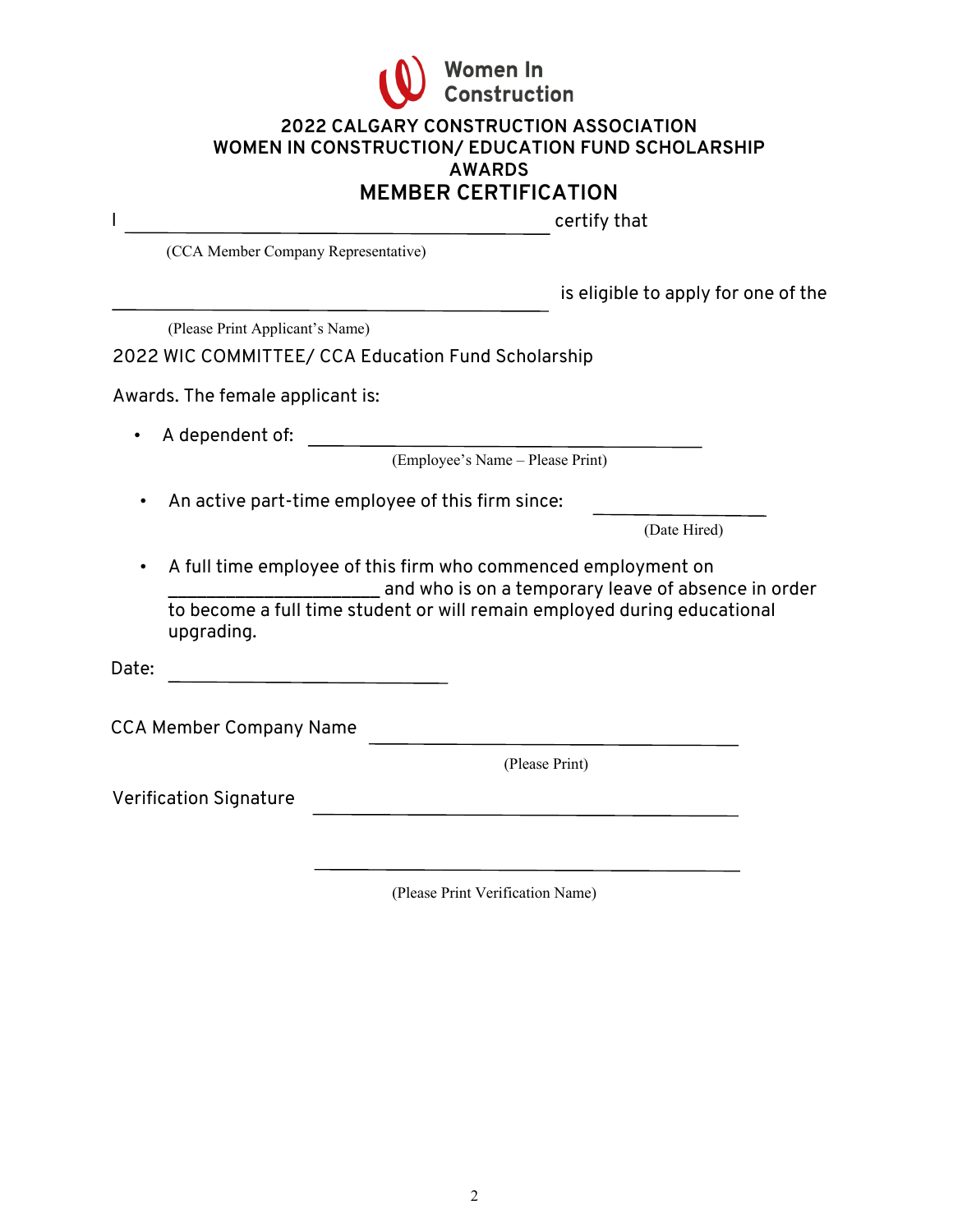

# **WOMEN IN CONSTRUCTION SCHOLARSHIP APPLICATION**

## **2022 CALGARY CONSTRUCTION ASSOCIATION MEMBER FIRM SCHOLARSHIP**

#### **STUDENT INFORMATION**

\*If awarded, applicant will be asked to provide SIN number for tax purposes.

| <b>Applicant's Name</b> |                                                                                                                          |                  |  |
|-------------------------|--------------------------------------------------------------------------------------------------------------------------|------------------|--|
|                         | (Please Print)                                                                                                           |                  |  |
| Home Address            |                                                                                                                          | Postal Code      |  |
| <b>Email Address</b>    | Res Phone                                                                                                                | <b>Bus Phone</b> |  |
| CCA Member Firm         |                                                                                                                          |                  |  |
|                         | I am applying for the University/College Scholarship                                                                     |                  |  |
|                         | I am applying for the Technical/Trade or Advanced Education Scholarship                                                  |                  |  |
|                         | What educational institutions will you be attending and what degree/diploma or<br>certification are you working towards? |                  |  |

2. In 100 words or less, describe what inspired you to pursue an education in a construction related field and note how many years it will take to obtain your objective.